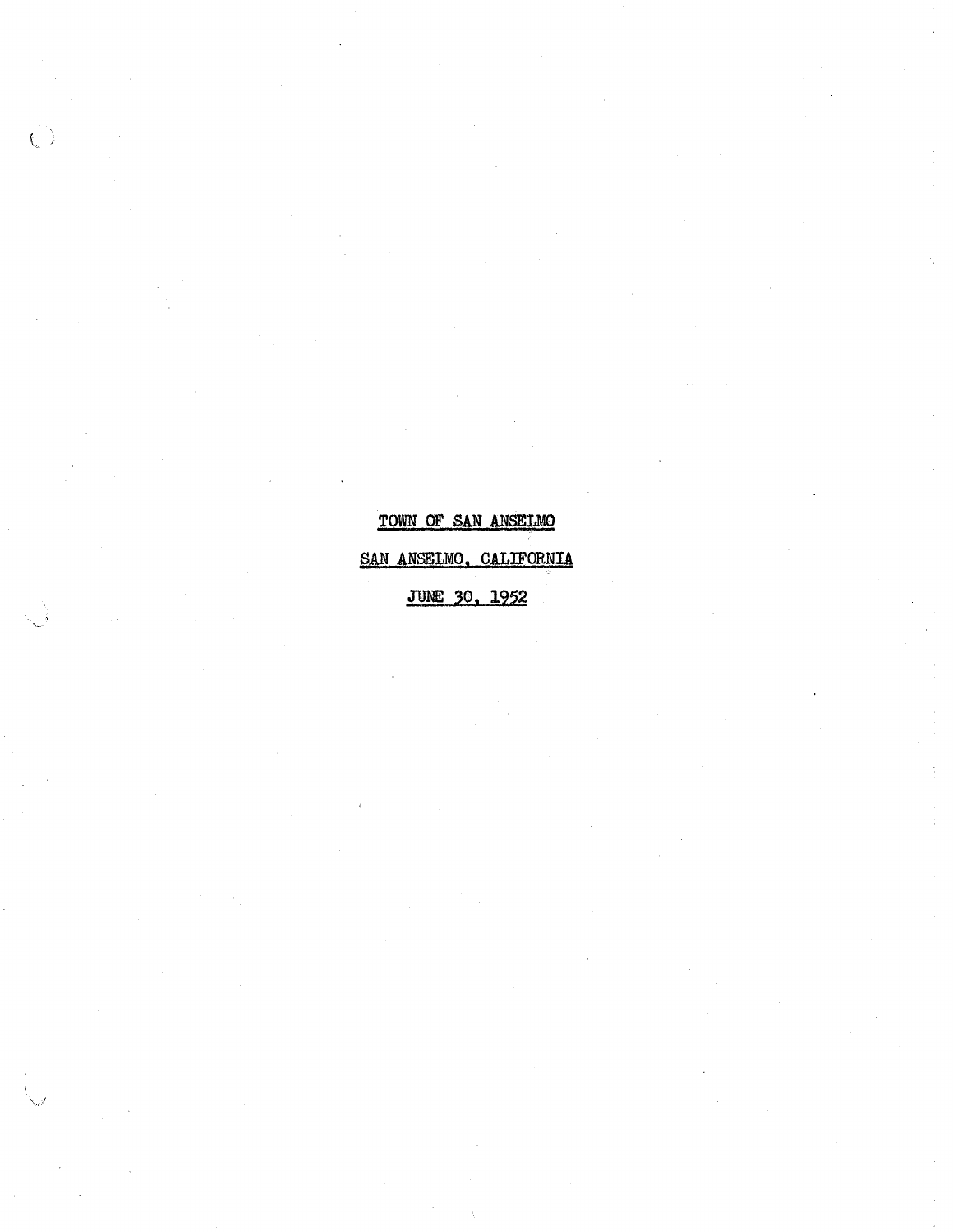$\left( \begin{array}{cc} \cdot & \cdot \end{array} \right)$ 

#### GEORGE W. FRANZMAN CERTIFIED PUBLIC ACCOUNTANT

1010 B STREET SAN RAFAEL. CALIFORNIA

October 28, 1952

The Honorable Mayor and City Oouncil of the Town of San Anselmo San Anselmo, California

#### Gentlemen:

In accordance with instructions received, we have made an examination of the finanoial records of the Town of San Anselmo for the fiscal year ended June 30, 1952, and beg to submit herewith the following exhibits:

|                                         |  |  | EXHIBIT A - SUMMARY OF REVENUES AND EXPENDITURES |  |
|-----------------------------------------|--|--|--------------------------------------------------|--|
| <b>EXHIBIT B - ANALYSIS OF REVENUES</b> |  |  |                                                  |  |

EXHIBIT C - ANALYSIS OF EXPENDITURES

EXHIBIT C - STATEMENT OF CHANGES IN FUNDS

Scope of the Examination

The cash on deposit with the banks at June 30th was confirmed direct from these depositaries, as were the bonds which have been deposited by them to secure such deposits. The following is a summary of these securities:

#### Central Bank - Oakland for the account of Bank of America

| Alameda High School District 4 3/4/1959          | \$13,000,00  |
|--------------------------------------------------|--------------|
| Eden Township Hospital District 2 3/4/1965       | 30,000.00    |
| Eureka City Improvement 2 3/4/1972-74            | 70,000,00    |
| Napa Union High School District 1}/1964          | 30,000,00    |
| Paso Robles Union High School District 2/1959-62 | 36,000,00    |
|                                                  | \$179,000,00 |

#### Bank of America - San Francisco for the aocount of the American Trust Co., San Anse1mg

City of Los Angeles High School District  $2\frac{1}{4}/1955$  \$50,000.00 City of Sacramento Unified Sohoo1 District 1 3/4/1964 30,000.00 City of Sacramento Unified School District  $1 \frac{3}{4}$ 1966  $\frac{30}{6000000}$ 

 $\$110,000.00$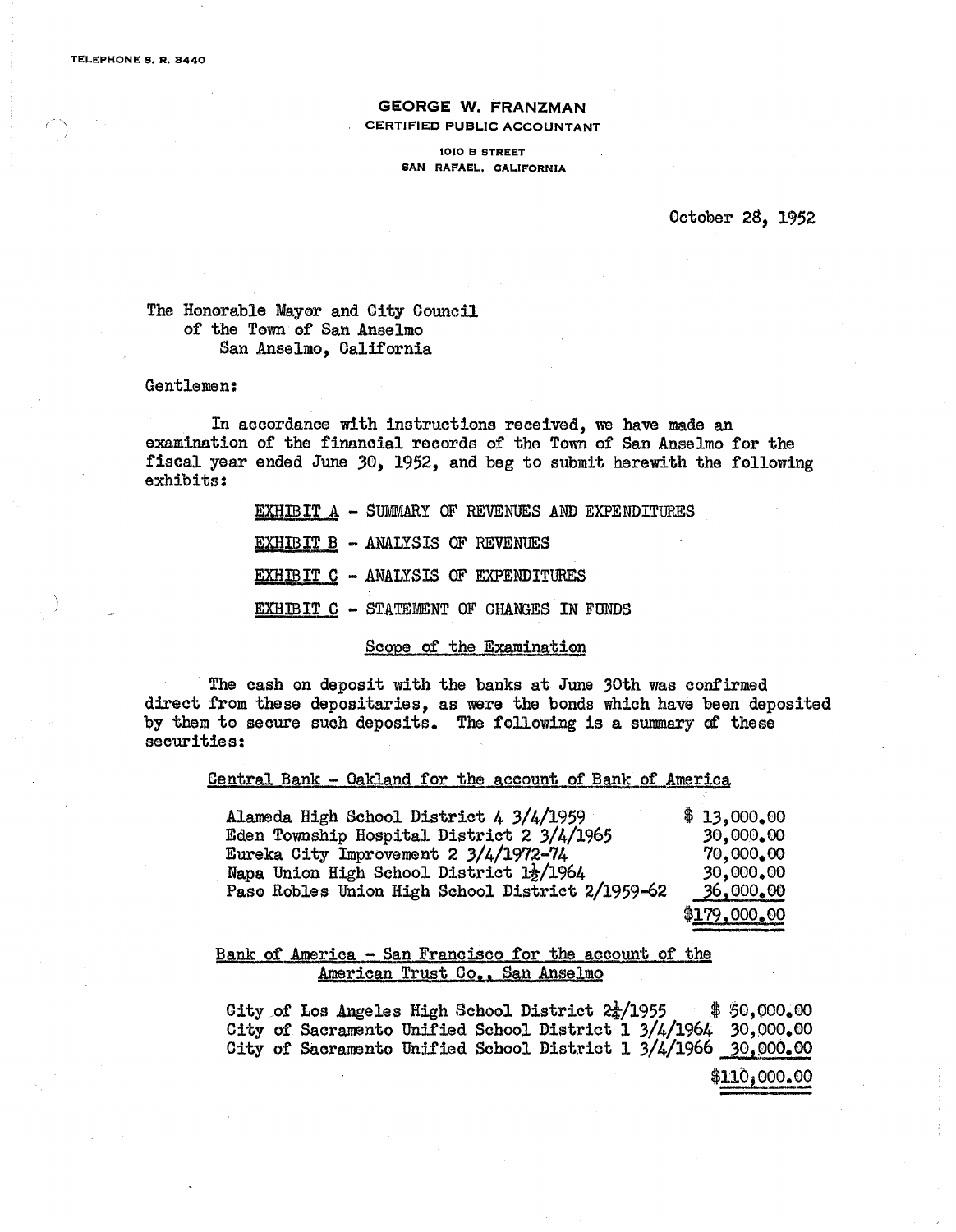#### GEORGE W. FRANZMAN CERTIFIED PUBLIC ACCOUNTANT

#### 1010 B STREET SAN RAFAEL, CALIFORNIA

While the market value of the above securities was not available from the principal amounts of these bonds, it would appear that their value is adequate for the security of such deposits.

The collection of City licenses was verified by reference to the stubs of receipts issued for such payments, and the amounts received traced into the bank accounts. Test checks were made of the City Dockets and the Municipal Judges' Record Book for verification of fines levied and collected and these receipts were likewise traced into the record of cash received.

This examination did not cover a detailed check of all transactions, and only test checks were made of various items of record. Such checks were made of the cancelled warrants returned during the year by the banks. These warrants. were examined for approval by the Finance Committee, and the arithmetical accuracy of the items appearing upon the attachments checked.

The Assessment Lists were test checked for arithmetical accuracy and the calculation of the total tax assessment was verified. The taxes collected were apportioned to the proper funds on the basis of the following rates and in the respective amounts.

|                           |       | Rate | Amount       |
|---------------------------|-------|------|--------------|
| General Fund              |       | 1.00 | \$94,299.24  |
| Library Fund              |       | 11.  | 49,008.12    |
| Parks and Recreation Fund |       | .09  | 1,767.60     |
|                           | Total | 1.20 | \$145,074.96 |

Delinquencies at June 30, 1952 amounted to \$2,928.60.

There are no General obligation bonds outstanding; the status of the Street Improvement Bonds and the Street Assessment Bond Fund, the latter in the amount of  $\frac{4}{7}$  4,137.47 at June 30, 1952, remains unchanged during the year.

If there is anything further in respect to these accounts, we shall be pleased to furnish it to you upon request.

We wish to take this opportunity of expressing our appreciation for the co-operation extended to us by the staff in the City Clerks· office.

Yours very truly,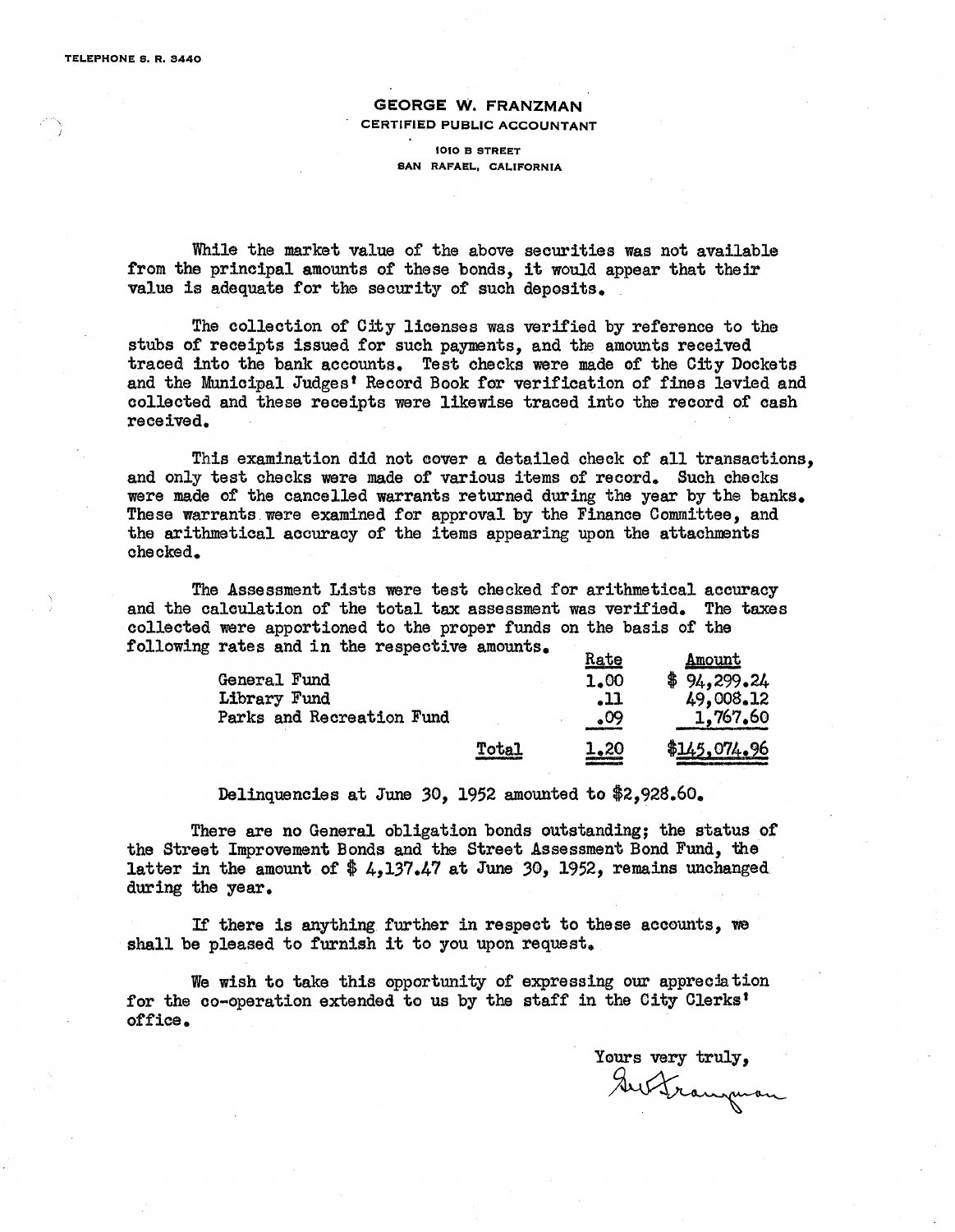### EXHIBIT A

### TOWN OF SAN ANSELMO

### SUMMARY OF REVENUES AND EXPENDITURES

FISCAL YEAR ENDED JUNE 30, 1952

#### AVAILABLE CASH - JULY 1, 1951

 $$111,199.77$ 

#### **REVENUES:**

| General Property Tax       | \$155,145.86 |
|----------------------------|--------------|
| Licenses and Permits       | 33,239.93    |
| <b>Fines and Penalties</b> | 9,576,50     |
| Privileges                 | 2,972.01     |
| Sale of Property           | 1,818.00     |
| Subventions and Grants     | 81,016.86    |
| Inspection Fees            | 3,571.60     |
| Library Rentals and Fines  | 2,481.96     |
| Sundry                     | 541.49       |
| Employees Taxes Withheld   | 16,801.54    |

## 307,165.75

 $$418,365.52$ 

### **EXPENDITURES:**

| Legislative                       | \$<br>2,096,14 |     |
|-----------------------------------|----------------|-----|
| Finance Office and Accounts       | 16,058.39      |     |
| Law Offices and Accounts          | 2,200.00       |     |
| Other General Office and Accounts | 3,745.52       |     |
| Elections                         | 751.18         |     |
| Judicial                          | 1,150.00       |     |
| General Government Buildings      | 7,864.01       |     |
| Protection to Person and Property | 126,928.62     |     |
| <b>Streets</b>                    | 114,685.01     |     |
| <b>Education Library</b>          | 16,418.35      |     |
| Recreation Playgrounds            | 8,362.74       |     |
| Social Security Funds             | 1,856.31       |     |
| Employees Taxes Withheld          | 16,801.54      | 318 |
|                                   |                |     |

### Total Available Cash June 30, 1952

Add Back Outstanding Warrants

3,917.81  $$99,447.71$ 17,649.40 \$117,097.11

#### Distributed as Follows:

| Bank of America - San Anselmo | \$3,918.38 |
|-------------------------------|------------|
| American Trust Company "      | 33,628.73  |
| Comptroller's Revolving Fund  | 1,000.00   |
| Office petty cash Fund        | 550.00     |
|                               |            |

 $$117,097.11$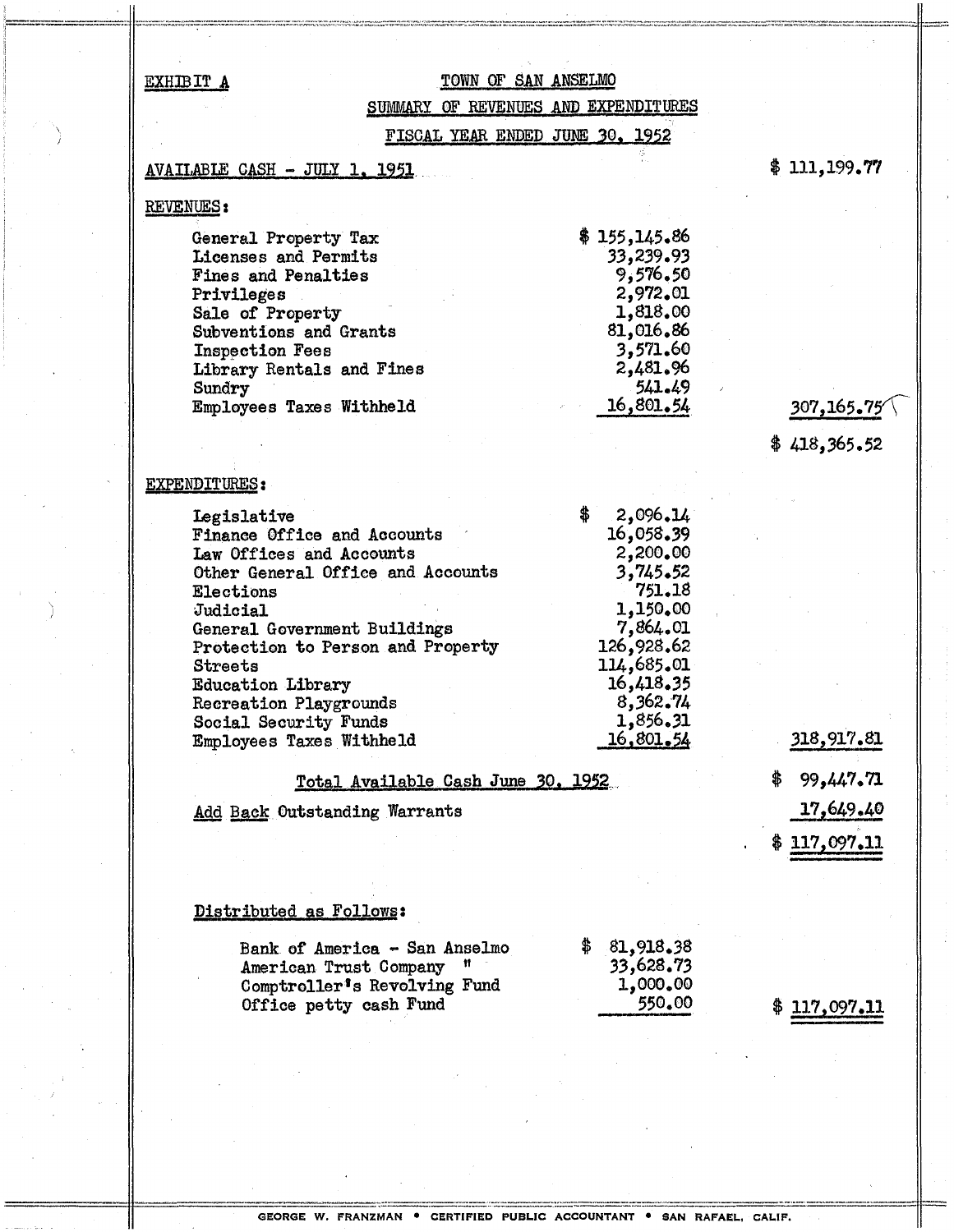#### EXHIBIT B

#### **ANALYSIS OF REVENUES**

### FISCAL YEAR ENDED JUNE 30, 1952

#### GENERAL PROPERTY TAX

| Current Taxes<br>Delinquent Taxes, Penalties and Interest<br>Solvent Credits from County            | \$152,453.08<br>2,675.07<br><u>17.71 </u> | \$155,145.86 |
|-----------------------------------------------------------------------------------------------------|-------------------------------------------|--------------|
| LICENSES AND PERMITS                                                                                |                                           |              |
| <b>Business Licenses</b><br>Dog Licenses<br>Permits                                                 | \$<br>31,168.43<br>1,953.50<br>118.00     | 33,239.93    |
| FINES AND PENALTIES                                                                                 |                                           |              |
| Court Fines and Penalties<br>Motor Vehicle Fines                                                    | \$<br>1,103.00<br>8,473,50                | 9,576.50     |
| <b>PRIVILEGES</b>                                                                                   |                                           |              |
| Franchises                                                                                          |                                           | 2,972.01     |
| SALE OF PROPERTY                                                                                    |                                           | 1,818.00     |
| SUBVENTIONS AND GRANTS                                                                              |                                           |              |
| From State Liquor Licenses<br>From State Gasoline Taxes<br>From State for Motor Vehicle in Lieu Tax | \$<br>6,337.50<br>29,149.60<br>45,529.76  | 81,016.86    |
| PROTECTION TO PERSON AND PROPERTY                                                                   |                                           |              |
| <b>Inspection Fees</b>                                                                              |                                           | 3,571.60     |
| <b>EDUCATION</b>                                                                                    |                                           |              |
| Library Fines and Rentals                                                                           |                                           | 2,481.96     |
| <b>RECREATION</b>                                                                                   |                                           |              |
| Rental of Ball Park                                                                                 |                                           | 40.00        |
| <b>SUNDRY</b>                                                                                       |                                           | 501.49       |
| <b>TRUST FUND</b>                                                                                   |                                           |              |
| Employees Income Tax Withheld                                                                       |                                           | 16,801.54    |
|                                                                                                     | TOTAL REVENUES                            | 307,165.75   |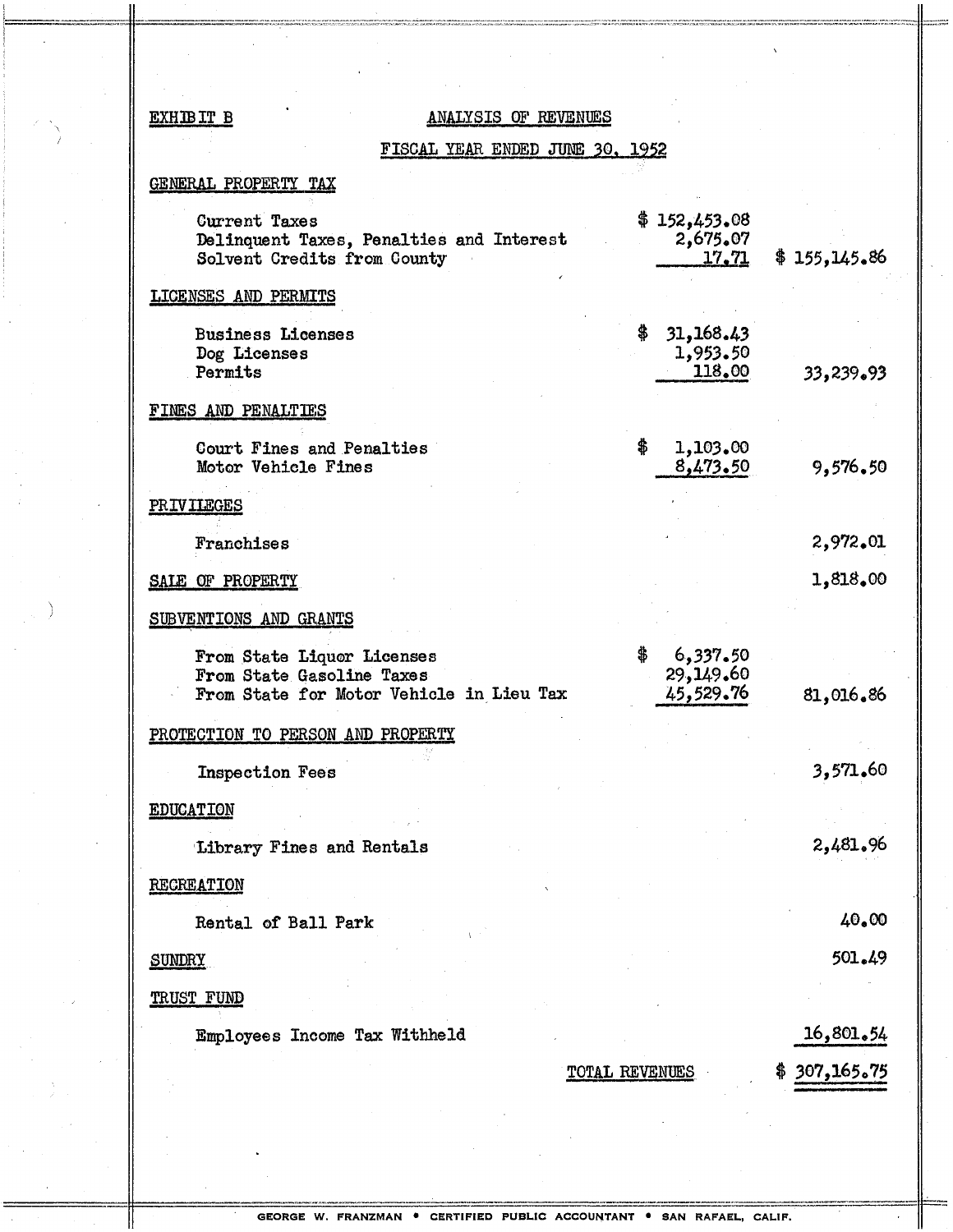### EXHIBIT C ANALYSIS OF EXPENDITURES

 $\mathbb{R}^2$ 

## FISCAL YEAR ENDED JUNE 30, 1952

 $\alpha_{\rm eff}$  and  $\alpha_{\rm eff}$ 

#### lEG ISLATIVE

| Printing Ordinances, Office Supplies etc.                                                                          |                                                            | \$<br>2,096.14 |
|--------------------------------------------------------------------------------------------------------------------|------------------------------------------------------------|----------------|
| FINANCE OFFICE AND ACCOUNTS                                                                                        |                                                            |                |
| Auditor or Controller<br>Special Auditing<br>Treasurer<br>Tax Collector-Including Three Deputy Clerks              | \$5,109.00<br>650.00<br>300.00<br>9,999.39                 | 16,058.39      |
| LAW OFFICES AND ACCOUNTS                                                                                           |                                                            |                |
| City Attorney<br>Other Legal Expense                                                                               | \$2,100,00<br>100.00                                       | 2,200.00       |
| OTHER GENERAL OFFICES AND ACCOUNTS                                                                                 |                                                            |                |
| Civil Service Commission<br><b>City Dues</b><br>Civilian Defense                                                   | \$<br>540.82<br>902.50<br>120.20                           |                |
| Property Acquisition<br>New Equipment                                                                              | 635.50<br>1,546.50                                         | 3,745.52       |
| <b>ELECTIONS</b>                                                                                                   |                                                            |                |
| General                                                                                                            |                                                            | 751.18         |
| <b>JUDICIAL</b>                                                                                                    |                                                            |                |
| Judge's Salary                                                                                                     |                                                            | 1,150.00       |
| GENERAL GOVERNMENT BUILDINGS                                                                                       |                                                            |                |
| General Expenditures<br>City Hall Building Repairs<br>Telephone Service                                            | \$1,673.20<br>2,738.74<br>1,900.80                         |                |
| Heat and Light                                                                                                     | 1,551.27                                                   | 7,864.01       |
| PROTECTION TO PERSON AND PROPERTY                                                                                  |                                                            |                |
| Police Department<br>Fire Department<br>Inspection<br>Payment to County for Pound Service<br>Compensation Service, | \$54,754.18<br>64,294.61<br>664.00<br>2,639.50<br>4,576.33 | 126,928.62     |
|                                                                                                                    | Carried Forward                                            | \$160,793.86   |
|                                                                                                                    |                                                            |                |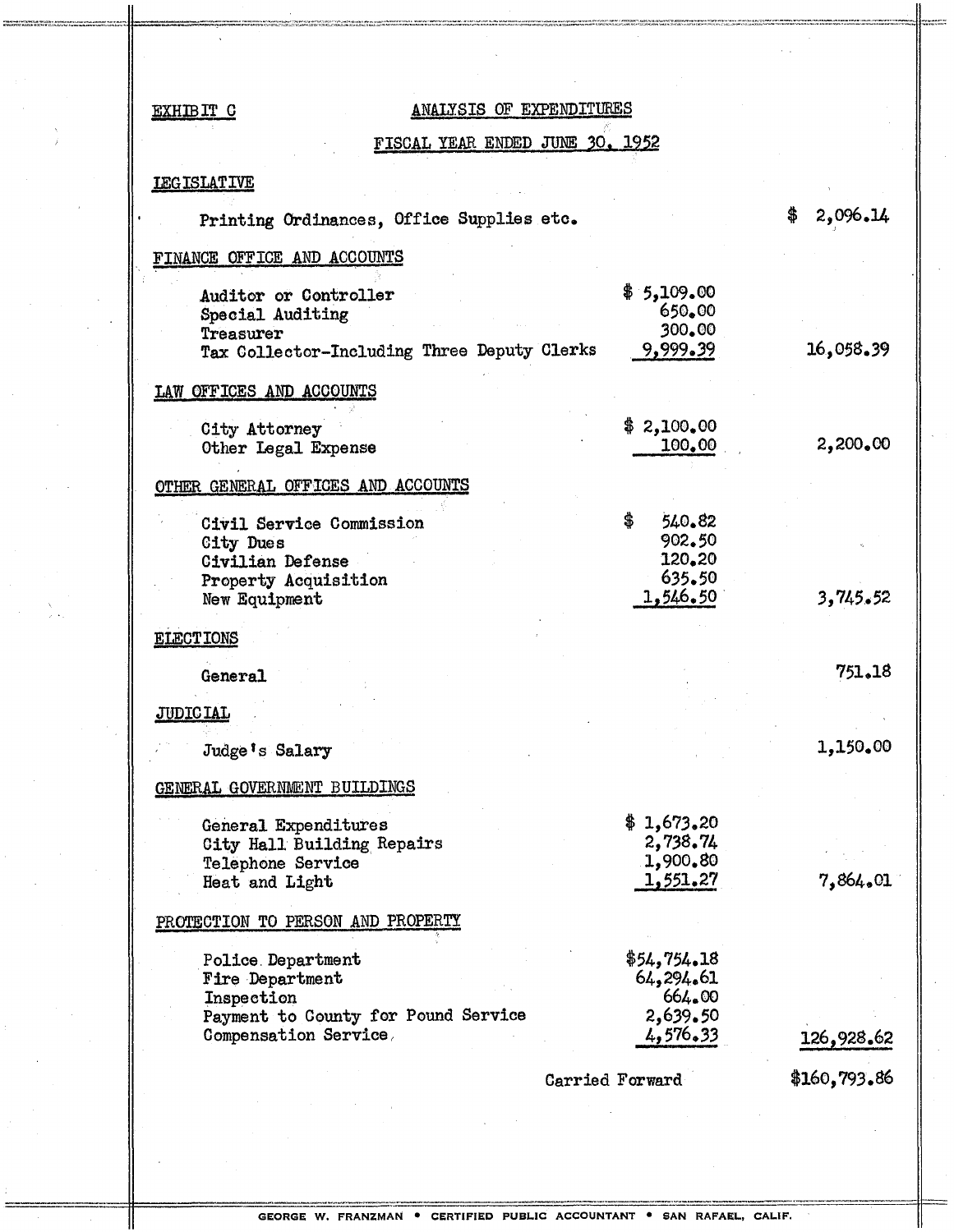## EXHIBIT C (2)

|                                                                                 | Brought Forward                                  | 160,793.86<br>\$. |
|---------------------------------------------------------------------------------|--------------------------------------------------|-------------------|
| <b>STREETS</b>                                                                  |                                                  |                   |
| Maintenance<br>Street Lighting<br>Engineering and Administration<br>Acquisition | \$53,906.64<br>9,245.96<br>1,789,42<br>49,742.99 | 114,685.01        |
| EDUCATION                                                                       |                                                  |                   |
| Library                                                                         |                                                  | 16,418,35         |
| <b>RECREATION</b>                                                               |                                                  |                   |
| Playgrounds                                                                     |                                                  | 8,362.74          |
| SOCIAL SECURITY FUNDS                                                           |                                                  | 1,856.31          |
| TRUST FUND                                                                      |                                                  |                   |
| Employees Income Tax Withheld                                                   |                                                  | 16,801.54         |
|                                                                                 | TOTAL EXPENDITURES                               | 318,917.81<br>\$  |